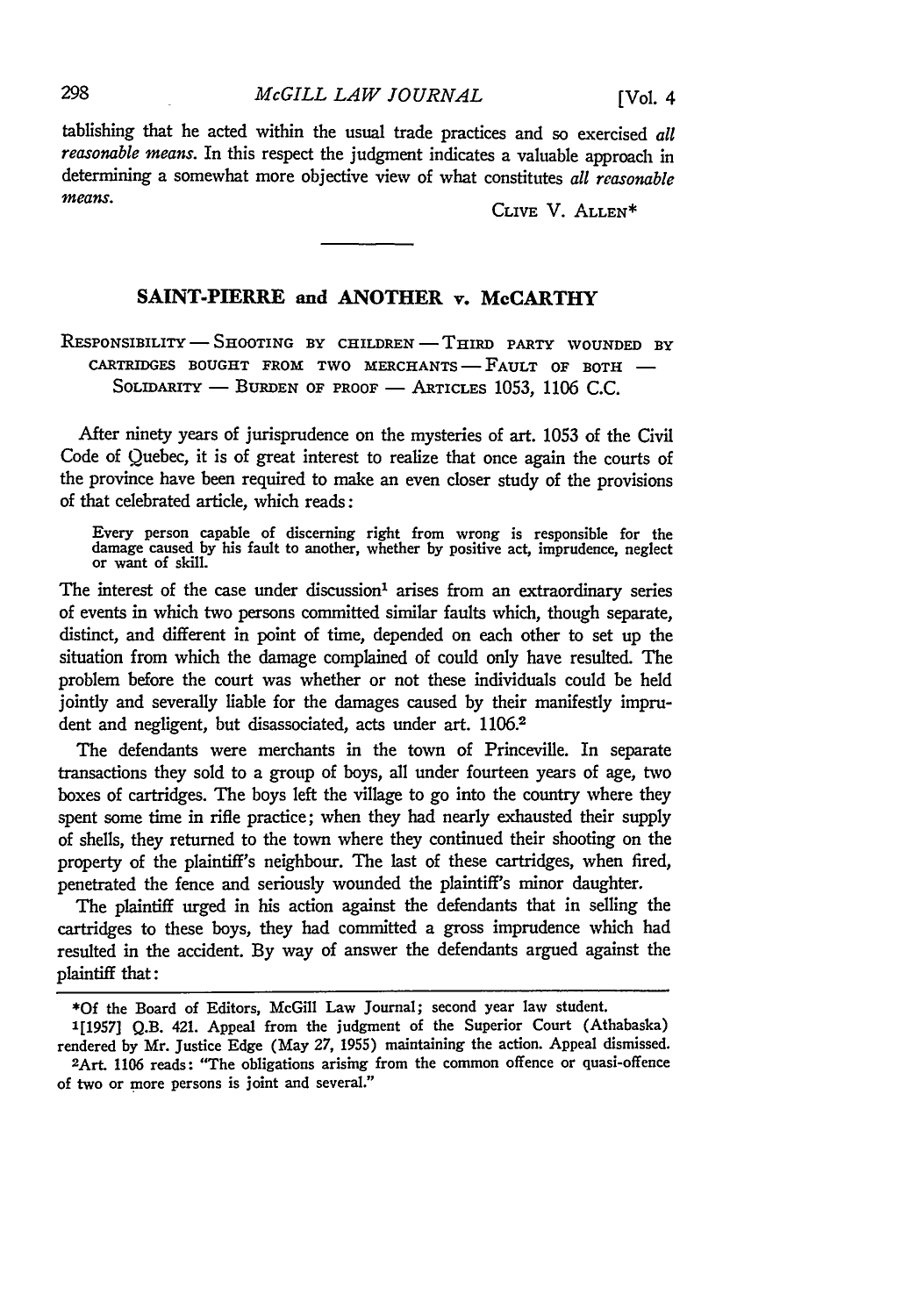- **1)** the action should be maintained against only one of the defendants; that is to say, against that single merchant who had sold the box of shells which had contained that one last fired;
- 2) while each of the defendants had committed an act which was in law a fault, their acts, the two sales, were separate and distinct, and therefore only one, the sale of the box which contained the last cartridge, led to the accident sued upon; **3)** therefore art. **1106** does not apply in this case;
- 
- 4) further, if the plaintiff wishes to succeed against the guilty defendant, he has the burden of identifying that merchant who sold the box containing the shell which, when fired, injured the plaintiff's daughter.<sup>3</sup>

Mr. Justice Casey summed up the pith of these contentions when he said **:4**

This reasoning is based on an assumption of fact, that the only fault having any causal relationship with the accident was that committed when this *particular5* cartridge was sold, and if this premise be conceded then the judgment *a quo* cannot stand.

The problem divides itself easily into two parts: one of law: did each defendant commit a fault? and one of fact: if each committed a fault, did it require both faults to bring about the accident? With regard to the question of law it must be determined whether the defendants committed a fault in selling the cartridges to boys under fourteen years of age. We cannot but agree with Casey **J.** when he says, "it is self-evident that defendants were grossly imprudent in selling cartridges to these young boys".6 Their fault is dearly established under art. **1053:7** they could have imagined or should have been able to imagine the sort of accident which did occur. As the Chief Justice said:

Les défendeurs n'ont pas été poursuivis pour avoir pris part aux exercices de tir a **la** carabine auxquels participait un groupe de jeunes enfants. Il leur est reproch6 d'avoir, en vendant sans **la** moindre prtcaution on diligence a des enfants de **moins** de quatorze ans, des cartouches i balles alors qu'ils ne pouvaient ignorer, ne **pas** pr6voir, qu'elles serviraient i **la** charge d'armes fen, a un tir A **la** carabine, **6t6** imprudents, négligents, posé délictueux...<sup>8</sup>

It is clear, therefore, that rather **than** the burden being on the plaintiff to show which merchant sold the box with the offending shell, the defendants, in order to exculpate themselves, had to show that the accident could not have been reasonably foreseen and that in selling the shells there had been no imprudence or negligence.

In the problem of fact causality had to be proved **by** the plaintiff. Had the sale of the box with that last cartridge in it been an isolated event in the series of actions which took place that day (which it was not), then the situation, on

Op. 423.

7Reference was made, however, to art. 88 of the Criminal Code (art. **126** in the former code) which reads: 'Everyone who sells, barters, gives, lends, transfers or delivers a firearm, air-gun, or air-pistol or ammunition therefor to a person under the age of fourteen years who does not have a valid permit in Form 45 is guilty of an offence punishable on summary conviction." This section supports the contention that the sale of the cartridges to persons under the age of fourteen is *prima facie* an imprudence.

**8P.** 424.

<sup>3</sup> it is almost needless to add that this onus was not, indeed could not, be discharged. 4p. 422.

<sup>5</sup>Italics supplied.